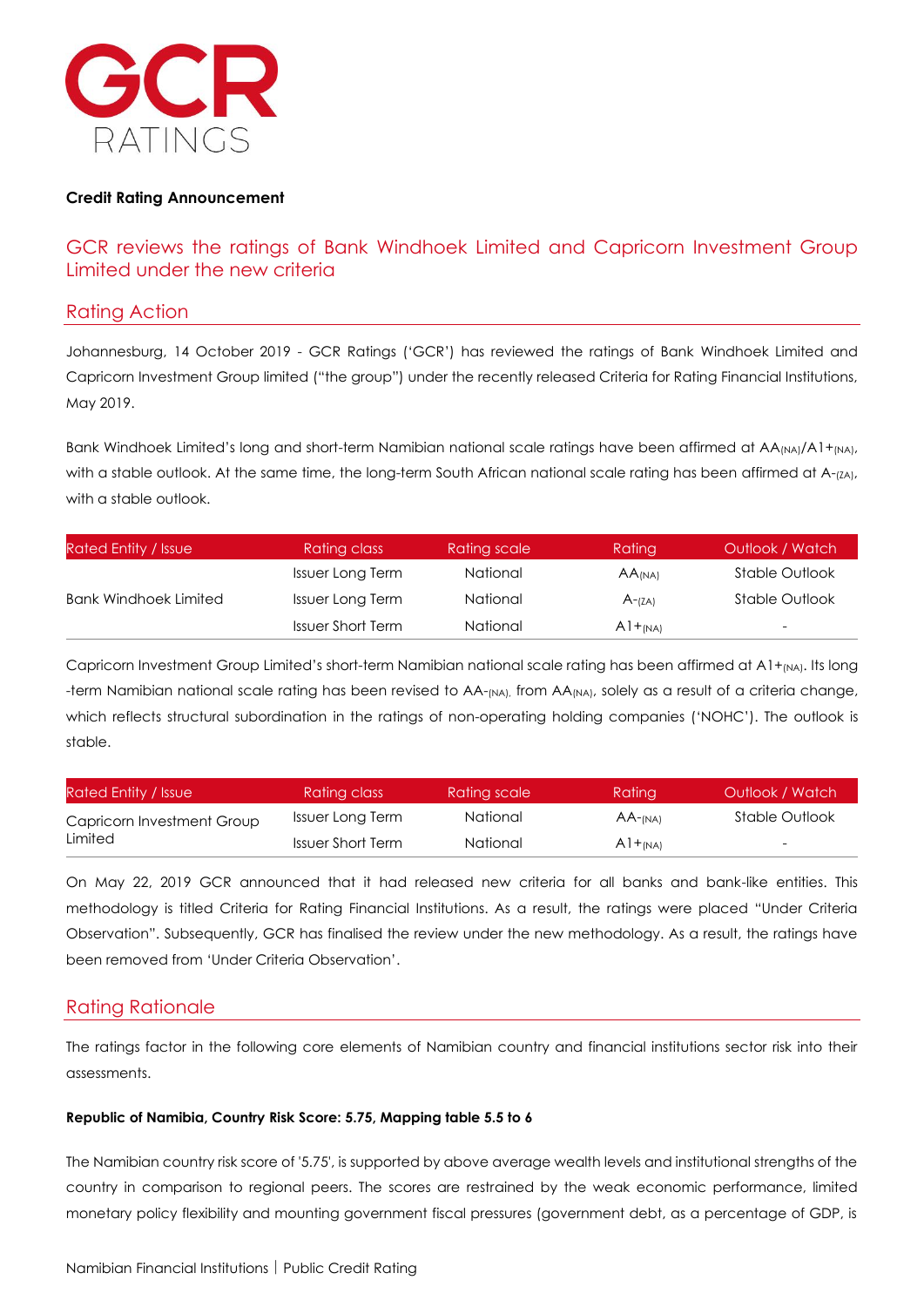expected to double between 2015 and 2022). In July 2019, the Namibian Central Bank reduced its expectations of economic growth for the year, now expecting the economy to contract by 1.7% in 2019. Primary industries and construction, in particular, are facing severe headwinds.

#### **Namibian financial Institutions Sector Risk Score: 6.5**

The Namibian financial institutions sector risk score of '6.5' is supported by the oligopolistic structure of the banks, with the top four banks controlling around 90% of total assets. Furthermore, the banks are generally considered to be well managed, transparent and have consistently demonstrated adequate levels of capitalisation, low foreign currency exposure and good levels of profitability. Nevertheless, there are clear weaknesses in the sector including rising nonperforming loans (up to 3.6% at Dec, 2018 from 2.5% a year earlier), caused by the currently weak economy and high amounts of private sector indebtedness. We also see some structural weaknesses in the funding base of the system, due to the significant concentrations from the large institutional investors.

#### **Bank Windhoek Ltd and Capricorn Investment Group Limited**

The Namibian national scale ratings and the South African national scale ratings on Bank Windhoek and Capricorn Investment Group Limited reflect the strengths and weaknesses of the Capricorn Group, one of the largest financial services groups in Namibia. The ratings balance the group's strong competitive position, given the positive diversification in terms of business lines and to a lesser extent geography, a strong risk position, intermediate levels of capitalisation supported by good earnings, and funding and liquidity profile that is in line with peers.

Capricorn Group is one of the biggest financial services groups in Namibia with a strong franchise with its main subsidiary, Bank Windhoek being the second largest bank in the market by assets (34.3%) and deposits (31.2%) and the largest in terms of the lending with a 32.4% market share. The group operates predominantly in Namibia (93%) of total group assets with other banking operations in Botswana and Zambia. The group has considerable diversification in terms of its product offering with the banks (Bank Windhoek, Bank Gaborone, and Cavmont Bank), asset management (Capricorn Asset Management), Capricorn Capital, Insurance (29.5% in Sanlam and 28% in Santam), IT infrastructure (Nimbus Infrastructure,) and term lending (Entrepo Holdings). The group's revenue generation has been fairly stable over the past 5 years and our forecasts point to sustained steady growth in earnings (7%) in the next 12 months.

The group's capitalisation is a restraint on the ratings, with a GCR capital ratio of 13% which is at the lower end of our intermediate range. We expect the GCR capital ratio to remain within the 13-14% range in the next 12 months supported by robust earnings, with return on assets expected to be between 2- 2.3%, reflecting growth in non-interest income and better efficiency.

The risk position is strong, supported by a cost of risk average around 0.2%, over the past 3 years. However, the groups asset quality is starting to reflect some of the sustained economic pressures. Over the last 12 months there has been a 60% increase in nominal non-performing loans, which was driven by the deterioration of a limited number of large well secured loans, within Bank Windhoek. This has led to an increase in the NPL ratio to 4.1% at June 2019 from 3.3% at June 2018. Over 2018, the impairment provisions also increased by 156%, reflecting the adoption of IFRS 9 and the increased impairments. At June 2019, the impairment coverage ratio increased to 2% of total loans and 47% of non-performing loans, which we still consider to be moderate in comparison to rated peers, despite the high levels of collateral. Positively, loan book concentrations are low, with top 10 loans accounting for 16% of total loans.

The funding and liquidity position of the group, is in line with peers and is a neutral rating factor. The group's funding structure remains stable with a GCR stable funding ratio of 94%. Total funding increased by 8.5% which was mainly driven by growth in demand deposits, NCDs and senior debt. The group's loan to funding ratio improved to 90.1%.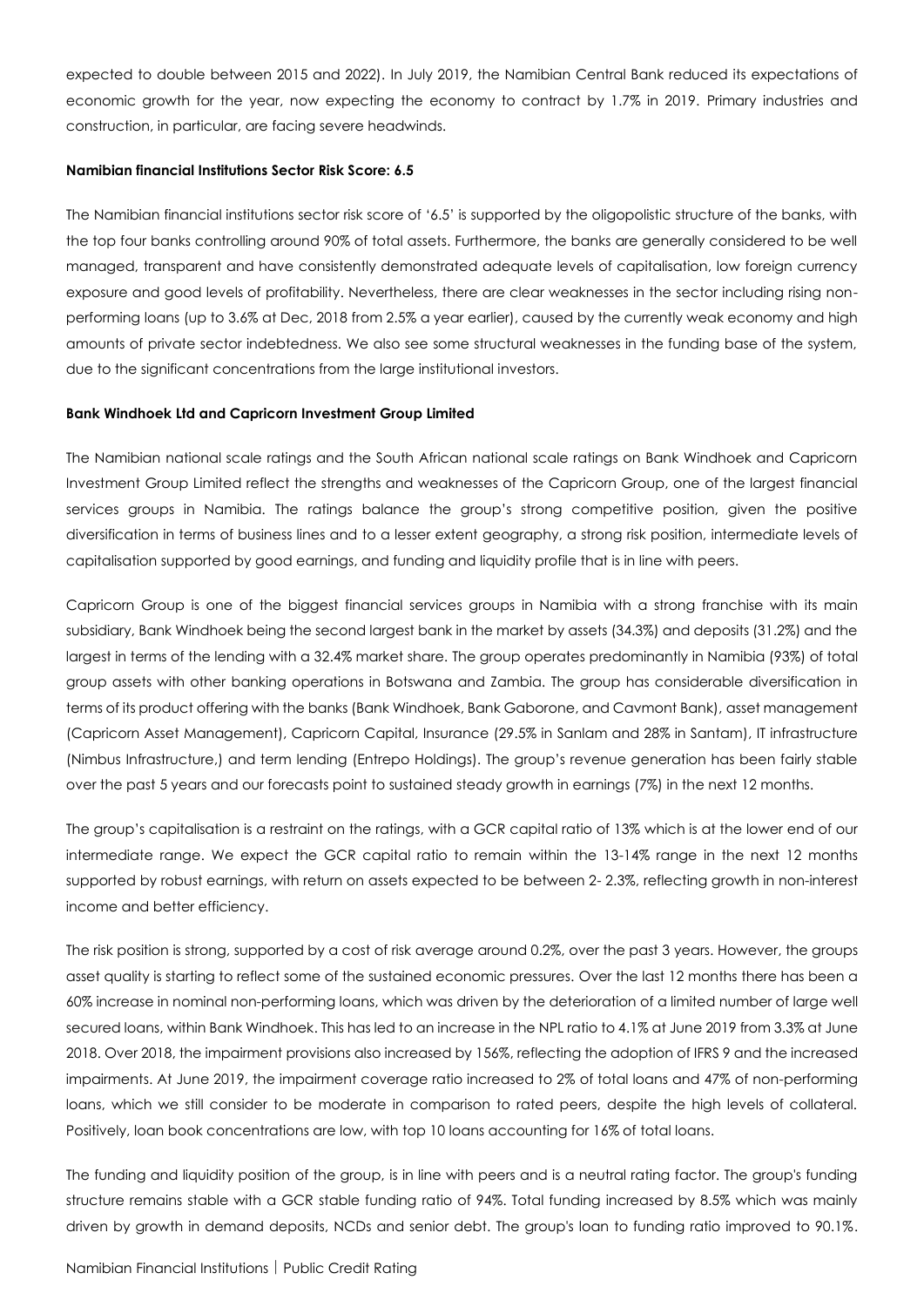Deposits are augmented by medium/long-term borrowings raised from the debt capital market and DFIs, which have served to diversify and lengthen the funding base. Concentration is low with the top 20 deposits making up 30% of total deposits. With liquid assets covering 1.25x wholesale and 25% of customer deposits, we consider liquidity to be adequate.

The ratings of Bank Windhoek are equalised to the ACE of the Capricorn Group, due to its very high contribution to group revenues and assets, being the flagship entity within the group. The ratings on Capricorn Investment Group Ltd are a notch lower than the group ACE, reflecting the structurally subordinated status of non-operating holding companies. This reflects GCR's opinion that the NOHC is reliant on cash flows and dividends from largely regulated, operating group companies, which could be interrupted by regulators should there be a stress event.

### Rating Outlook

The outlook is stable, balancing the stressed operating environment, which could adversely affect asset quality, profitability and growth with the currently strong levels of earnings and credit losses.

### Rating Triggers

We see limited upside in the ratings over the next 12-18 months. However, the Namibian & South Africa national scale ratings could be lowered if asset quality deteriorates and it places additional pressure on reserving, profitability and ultimate capital. The South African scale ratings could also be negatively affected if there is any deterioration in the Namibia country risk.

### Analytical Contacts

Johannesburg, ZA [MatthewP@GCRratings.com](mailto:MatthewP@GCRratings.com) +27 11 784 1771

Johannesburg, ZA VictorM@GCRratings.com +27 11 784 1771

**Primary analyst The Community Contract Victor Matsilele Financial Institutions Associate** 

**Committee chair Matthew Pirnie Sector Head: Financial Institutions** 

### Related Criteria and Research

Criteria for the GCR Ratings Framework, May 2019 Criteria for Rating Financial Institutions, May 2019 GCR Ratings Scale, Symbols & Definitions, May 2019 GCR Country Risk Scores, June 2019 GCR Financial Institutions Sector Risk Score, July 2019

# Ratings History

| <b>Bank Windhoek Limited (Namibian Scale)</b> |         |              |                      |         |                |
|-----------------------------------------------|---------|--------------|----------------------|---------|----------------|
| <b>Rating class</b>                           | Review  | Rating scale | Rating class         | Outlook | Date           |
| <b>Issuer Long Term</b>                       | Initial | National     | $AA$ <sub>(NA)</sub> | Stable  | September 2005 |
|                                               | Last    | National     | $AA$ <sub>(NA)</sub> | Stable  | November 2018  |
| <b>Issuer Short Term</b>                      | Initial | National     | $A1+_{(NA)}$         | Stable  | November 2015  |
|                                               | Last    | National     | $A1+_{(NA)}$         | Stable  | November 2018  |

| <b>Bank Windhoek Limited (South African Scale)</b> |         |              |              |         |               |
|----------------------------------------------------|---------|--------------|--------------|---------|---------------|
| <b>Rating class</b>                                | Review  | Rating scale | Rating class | Outlook | Date          |
| Issuer Long Term                                   | Initial | National     | $A$ - $(ZA)$ | Stable  | November 2015 |
|                                                    | Last    | National     | $A - (ZA)$   | Stable  | November 2018 |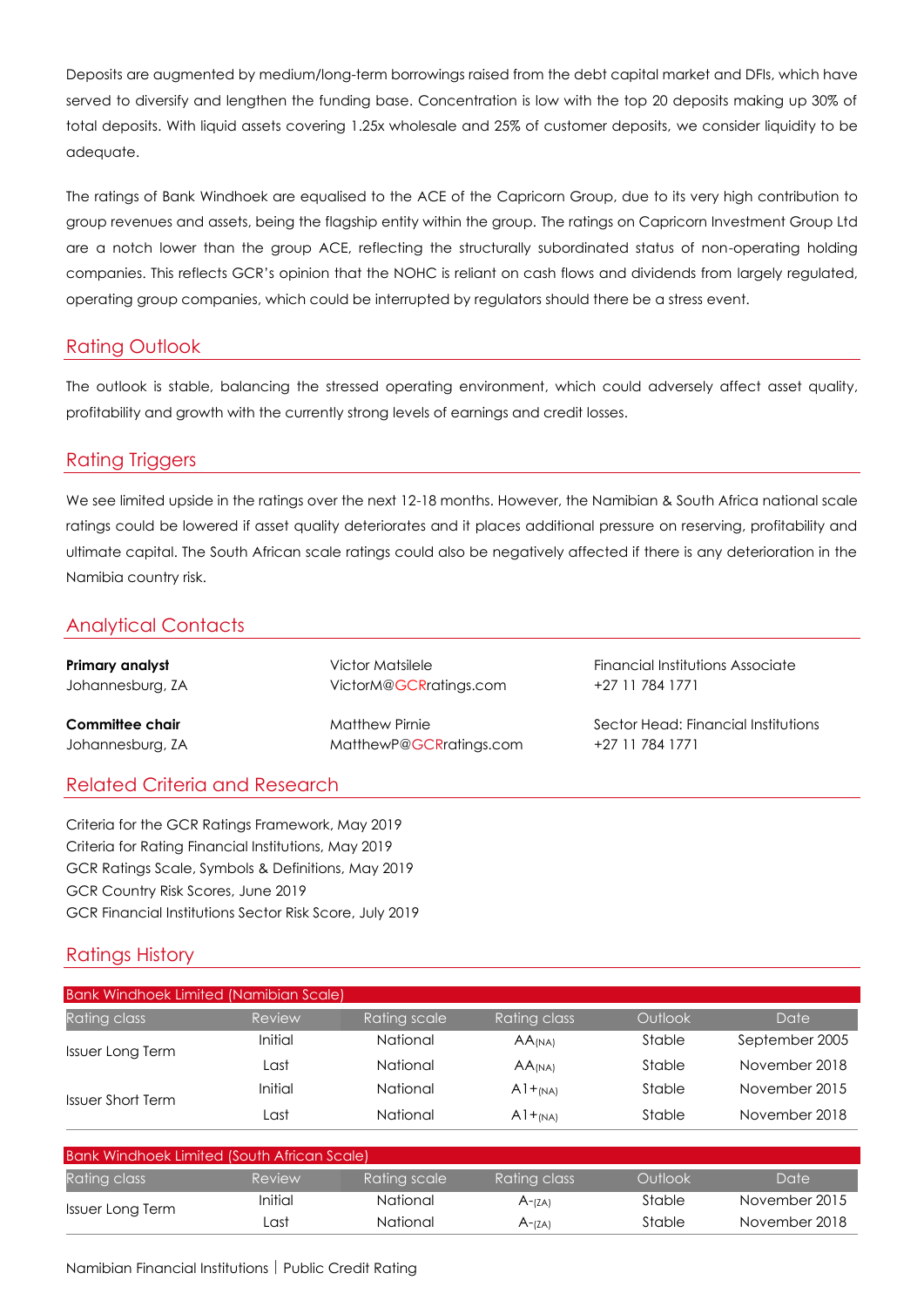| Capricorn Investments Group Limited |         |              |                      |         |               |
|-------------------------------------|---------|--------------|----------------------|---------|---------------|
| Rating class                        | Review  | Rating scale | Rating class         | Outlook | Date          |
| <b>Issuer Long Term</b>             | Initial | National     | AA <sub>(NA)</sub>   | Stable  | November 2015 |
|                                     | Last    | National     | $AA$ <sub>(NA)</sub> | Stable  | November 2018 |
| <b>Issuer Short Term</b>            | Initial | National     | $A1+_{(NA)}$         | Stable  | November 2015 |
|                                     | Last    | National     | $A1+_{(NA)}$         | Stable  | November 2018 |

# Risk Score Summary

| <b>Risk score</b>                                     |                                                   |
|-------------------------------------------------------|---------------------------------------------------|
|                                                       |                                                   |
| <b>Operating environment</b>                          | 12.25                                             |
| Country risk score                                    | 5.75                                              |
| Sector risk score                                     | 6.50                                              |
| <b>Business profile</b>                               | 1.0                                               |
| Competitive position                                  | 1.0                                               |
| Management and governance                             | 0.0                                               |
| <b>Financial profile</b>                              | 0.5                                               |
| Capital and Leverage                                  | $-0.5$                                            |
| Risk                                                  | 1.0                                               |
| Funding structure and Liquidity                       | 0.0                                               |
| <b>Comparative profile</b>                            | 0.0                                               |
| Group support                                         | 0.0                                               |
| Government support                                    | 0.0                                               |
| Peer analysis                                         | 0.0                                               |
| <b>Total Score</b>                                    | 13.75                                             |
| National Scale Rating (Bank Windhoek Limited)         |                                                   |
| National Scale Rating (Capricorn Investments Limited) | $AA_{(NA)}/A1+_{(NA)}$<br>$AA-_{(NA)}/A1+_{(NA)}$ |

| Glossary      |                                                                                                                                                                                                                                                                                                                                                                               |
|---------------|-------------------------------------------------------------------------------------------------------------------------------------------------------------------------------------------------------------------------------------------------------------------------------------------------------------------------------------------------------------------------------|
| Capital       | The sum of money that is invested to generate proceeds.                                                                                                                                                                                                                                                                                                                       |
| Cash          | Funds that can be readily spent or used to meet current obligations.                                                                                                                                                                                                                                                                                                          |
| Cash Flow     | The inflow and outflow of cash and cash equivalents. Such flows arise from operating, investing and financing activities.                                                                                                                                                                                                                                                     |
| Credit Rating | An opinion regarding the creditworthiness of an entity, a security or financial instrument, or an issuer of securities or financial<br>instruments, using an established and defined ranking system of rating categories.                                                                                                                                                     |
| Debt          | An obligation to repay a sum of money. More specifically, it is funds passed from a creditor to a debtor in exchange<br>for interest and a commitment to repay the principal in full on a specified date or over a specified period.                                                                                                                                          |
| Liquidity     | The speed at which assets can be converted to cash. It can also refer to the ability of a company to service its debt<br>obligations due to the presence of liquid assets such as cash and its equivalents. Market liquidity refers to the ease with<br>which a security can be bought or sold quickly and in large volumes without substantially affecting the market price. |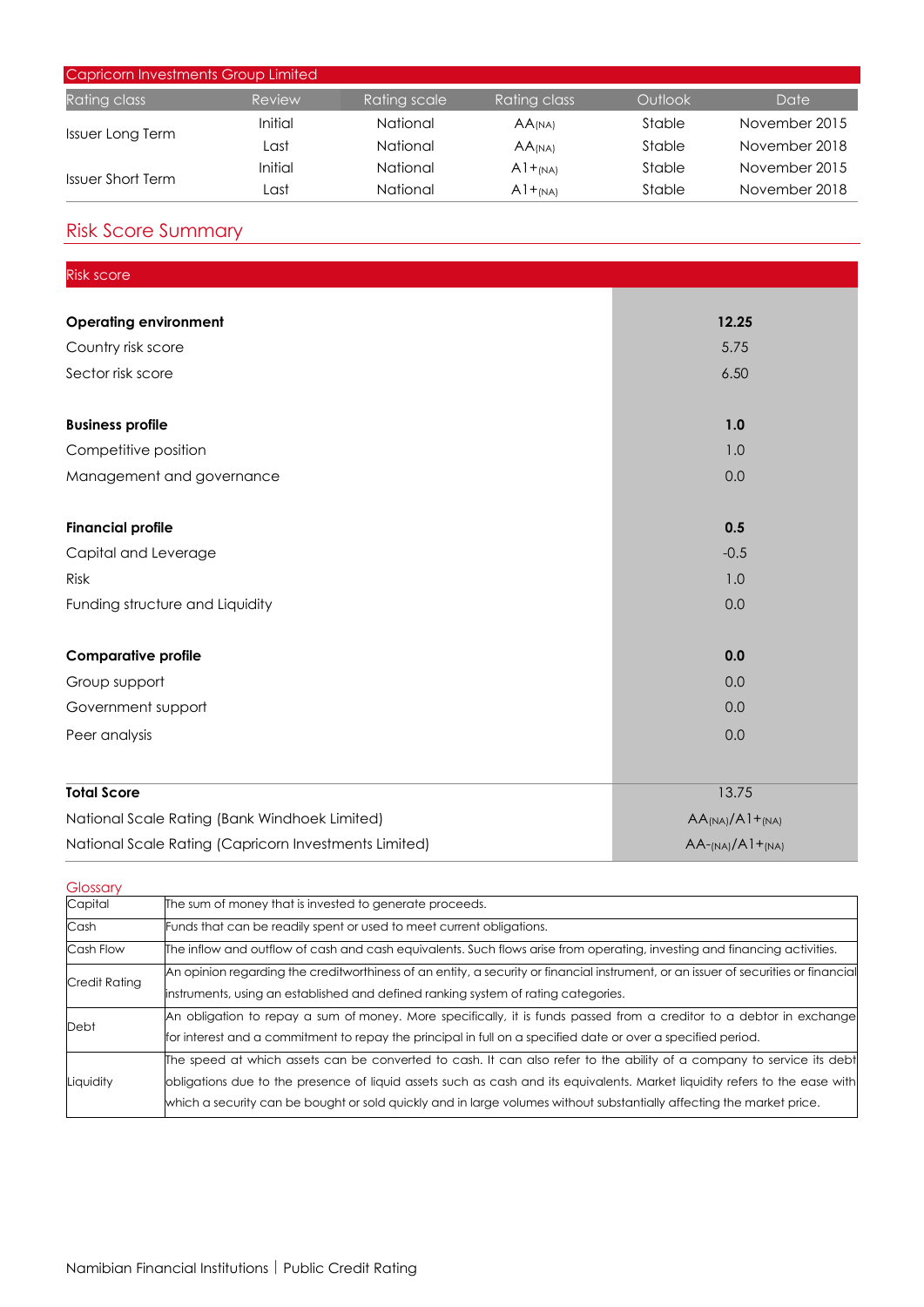#### Salient Points of Accorded Ratings

GCR affirms that a.) no part of the ratings were influenced by any other business activities of the credit rating agency; b.) the ratings were based solely on the merits of the rated entity, security or financial instrument being rated; c.) such rating was an independent evaluation of the risks and merits of the rated entity, security or financial instrument.

The credit rating has been disclosed to Bank Windhoek limited and Capricorn Investments limited. The ratings above were solicited by, or on behalf of, the rated entity, and therefore, GCR has been compensated for the provision of the rating.

Bank Windhoek Limited and Capricorn investments Limited participated in the rating process via face-to-face management meetings, and other written correspondence. Furthermore, the quality of information received was considered adequate and has been independently verified where possible. The information used to analyse Bank Windhoek limited and Capricorn Investments Group limited and accord the credit ratings included:

- Audited financial results as at 30 June 2019 (and four years of comparative numbers);
- Banking sector information
- Industry comparative data; and
- Other publicly available information.

ALL GCR CREDIT RATINGS ARE SUBJECT TO CERTAIN LIMITATIONS, TERMS OF USE OF SUCH RATINGS AND DISCLAIMERS. PLEASE READ THESE LIMITATIONS, TERMS OF USE AND DISCLAIMERS BY FOLLOWING THIS LINK[: HTTP://GCRRATINGS.COM.](http://gcrratings.com/) IN ADDITION, RATING SCALES AND DEFINITIONS ARE AVAILABLE ON GCR'S PUBLIC WEB SITE AT [WWW.GCRRATINGS.COM/RATING\\_INFORMATION.](http://www.gcrratings.com/RATING_INFORMATION) PUBLISHED RATINGS, CRITERIA, AND METHODOLOGIES ARE AVAILABLE FROM THIS SITE AT ALL TIMES. GCR's CODE OF CONDUCT, CONFIDENTIALITY, CONFLICTS OF INTEREST, COMPLIANCE, AND OTHER RELEVANT POLICIES AND PROCEDURES ARE ALSO AVAILABLE FROM THIS SITE.

CREDIT RATINGS ISSUED AND RESEARCH PUBLICATIONS PUBLISHED BY GCR, ARE GCR'S OPINIONS, AS AT THE DATE OF ISSUE OR PUBLICATION THEREOF, OF THE RELATIVE FUTURE CREDIT RISK OF ENTITIES, CREDIT COMMITMENTS, OR DEBT OR DEBT-LIKE SECURITIES. GCR DEFINES CREDIT RISK AS THE RISK THAT AN ENTITY MAY NOT MEET ITS CONTRACTUAL AND/OR FINANCIAL OBLIGATIONS AS THEY BECOME DUE. CREDIT RATINGS DO NOT ADDRESS ANY OTHER RISK, INCLUDING BUT NOT LIMITED TO: FRAUD, MARKET LIQUIDITY RISK MARKET VALUE RISK, OR PRICE VOLATILITY. CREDIT RATINGS AND GCR'S OPINIONS INCLUDED IN GCR'S PUBLICATIONS ARE NOT STATEMENTS OF CURRENT OR HISTORICAL FACT. CREDIT RATINGS AND GCR'S PUBLICATIONS DO NOT CONSTITUTE OR PROVIDE INVESTMENT OR FINANCIAL ADVICE, AND CREDIT RATINGS AND GCR'S PUBLICATIONS ARE NOT AND DO NOT PROVIDE RECOMMENDATIONS TO PURCHASE, SELL OR HOLD PARTICULAR SECURITIES. NEITHER GCR'S CREDIT RATINGS, NOR ITS PUBLICATIONS, COMMENT ON THE SUITABILITY OF AN INVESTMENT FOR ANY PARTICULAR INVESTOR. GCR ISSUES ITS CREDIT RATINGS AND PUBLISHES GCR'S PUBLICATIONS WITH THE EXPECTATION AND UNDERSTANDING THAT EACH INVESTOR WILL MAKE ITS OWN STUDY AND EVALUATION OF EACH SECURITY THAT IS UNDER CONSIDERATION FOR PURCHASE, HOLDING OR SALE.

Copyright © 2019 GCR INFORMATION PUBLISHED BY GCR MAY NOT BE COPIED OR OTHERWISE REPRODUCED OR DISCLOSED, IN WHOLE OR IN PART, IN ANY FORM OR MANNER OR BY ANY MEANS WHATSOEVER, BY ANY PERSON WITHOUT GCR'S PRIOR WRITTEN CONSENT. Credit ratings are solicited by, or on behalf of, the issuer of the instrument in respect of which the rating is issued, and GCR is compensated for the provision of these ratings. Information sources used to prepare the ratings are set out in each credit rating report and/or rating notification and include the following: parties involved in the ratings and public information. All information used to prepare the ratings is obtained by GCR from sources reasonably believed by it to be accurate and reliable. However, GCR cannot in every instance independently verify or validate information received in the rating process. Under no circumstances shall GCR have any liability to any person or entity for (a) any loss or damage suffered by such person or entity caused by, resulting from, or relating to, any error made by GCR, whether negligently (including gross negligence) or otherwise, or other circumstance or contingency outside the control of GCR or any of its directors, officers, employees or agents in connection with the procurement, collection, compilation, analysis, interpretation, communication, publication or delivery of any such information, or (b) any direct, indirect, special, consequential, compensatory or incidental damages whatsoever (including without limitation, lost profits) suffered by such person or entity, as a result of the use of or inability to use any such information. The ratings, financial reporting analysis, projections, and other observations, if any, constituting part of the information contained in each credit rating report and/or rating notification are, and must be construed solely as, statements of opinion and not statements of fact or recommendations to purchase, sell or hold any securities. Each user of the information contained in each credit rating report and/or rating notification must make its own study and evaluation of each security it may consider purchasing, holding or selling. NO WARRANTY, EXPRESS OR IMPLIED, AS TO THE